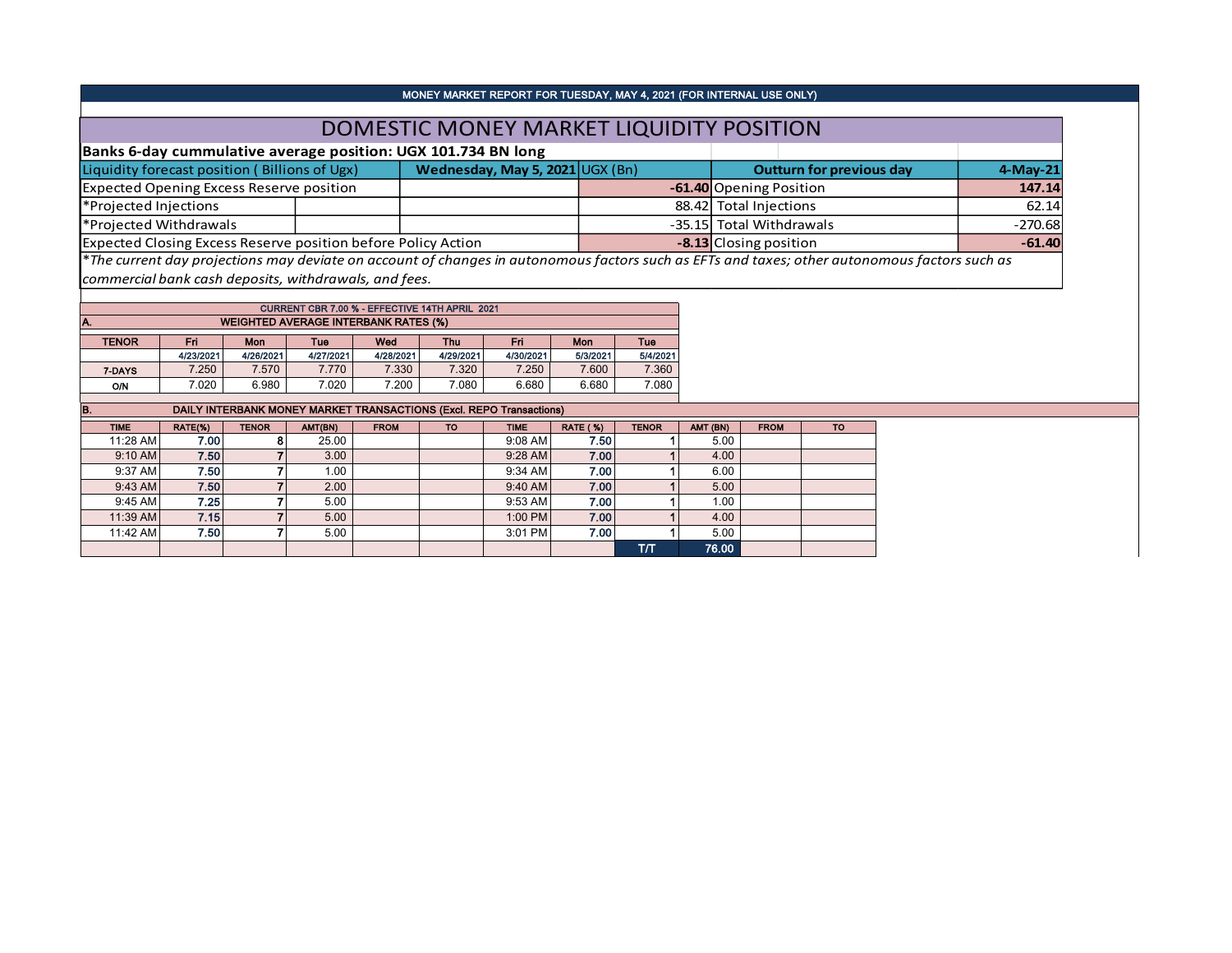| C.               |                                        |             |                |                                                                                       | <b>CBR AND THE 7- DAY WAR INTERBANK RATES</b>                                             |                 |                                                |                 |                |              |                        |            |            |  |
|------------------|----------------------------------------|-------------|----------------|---------------------------------------------------------------------------------------|-------------------------------------------------------------------------------------------|-----------------|------------------------------------------------|-----------------|----------------|--------------|------------------------|------------|------------|--|
|                  |                                        |             |                |                                                                                       |                                                                                           |                 |                                                |                 |                |              |                        |            |            |  |
| 9.000            |                                        |             |                |                                                                                       |                                                                                           |                 |                                                |                 |                |              |                        |            |            |  |
|                  |                                        |             |                |                                                                                       |                                                                                           |                 |                                                |                 |                |              |                        |            |            |  |
| 8.000            |                                        |             |                |                                                                                       |                                                                                           |                 |                                                |                 |                |              |                        |            |            |  |
| 7.000            |                                        |             |                |                                                                                       |                                                                                           |                 |                                                |                 |                |              |                        |            |            |  |
| 6.000            |                                        |             |                |                                                                                       |                                                                                           |                 |                                                |                 |                |              |                        |            |            |  |
| 5.000            |                                        |             |                |                                                                                       |                                                                                           |                 |                                                |                 |                |              |                        |            |            |  |
| 4.000            |                                        |             |                |                                                                                       |                                                                                           |                 |                                                |                 |                |              |                        |            |            |  |
|                  | 20/04/2021                             | 21/04/2021  |                | 22/04/2021                                                                            | 23/04/2021                                                                                | 26/04/2021      | 27/04/2021                                     | 28/04/2021      |                | 29/04/2021   | 30/04/2021             | 03/05/2021 | 04/05/2021 |  |
|                  |                                        |             |                | $-7$ -day WAR                                                                         | -CBR rate                                                                                 | • Overnight WAR |                                                | -Upper bound    | Lower bound    |              |                        |            |            |  |
| D.               |                                        |             |                |                                                                                       |                                                                                           |                 |                                                |                 |                |              |                        |            |            |  |
| <b>DATE</b>      | <b>THUR</b>                            |             | <b>THUR</b>    | <b>THUR</b>                                                                           | MONETARY POLICY OPERATIONS MATURITIES PROFILE: (06 MAY 2021 - 4 JUNE 2021)<br><b>THUR</b> | <b>FRI</b>      | <b>TOTAL</b>                                   |                 |                |              |                        |            |            |  |
|                  | 6-May-21                               |             | 13-May-21      | 20-May-21                                                                             | 27-May-21                                                                                 | 4-Jun-21        |                                                |                 |                |              |                        |            |            |  |
| <b>REPO</b>      | 1,324.08                               |             | $\sim$         | $\sim$                                                                                | $\sim$                                                                                    | $\sim$          | 1,324.08                                       |                 |                |              |                        |            |            |  |
| <b>REV REPO</b>  |                                        |             | $\sim$         | $\sim$                                                                                | $\mathbf{r}$                                                                              | $\sim$          |                                                |                 |                |              |                        |            |            |  |
| <b>DEPO AUCT</b> | 20.00                                  |             | 25.10          | 58.40                                                                                 | 96.10                                                                                     | 97.00           | 296.60                                         |                 |                |              |                        |            |            |  |
| <b>TOTALS</b>    | 1.344.08                               |             | 25.10          | 58.40                                                                                 | 96.10                                                                                     | 97.00           | 1.620.68                                       |                 |                |              |                        |            |            |  |
|                  |                                        |             |                |                                                                                       | Total O/S Deposit Auction balances held by BOU up to 24 JUNE 2021: UGX 490 BN             |                 |                                                |                 |                |              |                        |            |            |  |
|                  |                                        |             |                |                                                                                       | Total O/S Repo, Reverse Repo & Deposit Auction balances held by BOU: UGX 1,812 BN         |                 |                                                |                 |                |              |                        |            |            |  |
|                  | (Ei) STOCK OF TREASURY SECURITIES      |             |                |                                                                                       | Eii)                                                                                      |                 | <b>MONETARY POLICY MARKET OPERATIONS</b>       |                 |                |              |                        |            |            |  |
|                  | LAST TBIILS ISSUE DATE: 22-APR-2021    |             |                |                                                                                       |                                                                                           |                 | (VERTICAL REPOS, REV-REPOS & DEPOSIT AUCTIONS) |                 |                |              |                        |            |            |  |
|                  | On-the-run O/S T-BILL STOCKs (Bns-UGX) |             |                | 6,003.46                                                                              | 5/5/2021                                                                                  | OMO             | <b>ISSUE DATE</b>                              | <b>AMOUNT</b>   | <b>WAR</b>     | <b>RANGE</b> | <b>TENOR</b>           |            |            |  |
|                  | On-the-run O/S T-BONDSTOCKs(Bns-UGX)   |             |                | 19,033.56                                                                             | 5/5/2021 DAUT                                                                             |                 | 1-Apr                                          | 16.90           | 7.333          |              | 28                     |            |            |  |
|                  | TOTAL TBILL & TBOND STOCK- UGX         |             |                | 25,037.02                                                                             | <b>DAUT</b>                                                                               |                 | 1-Apr                                          | 20.86           | 7.536          |              | 56                     |            |            |  |
| O/S=Outstanding  |                                        |             |                |                                                                                       | <b>REPO</b>                                                                               |                 | $1-Apr$                                        | 803.00          | 7.000          |              | $\sqrt{7}$             |            |            |  |
| <b>MATURITY</b>  | <b>TOTAL STOCK YTM (%)</b>             |             |                | <b>CHANGE IN</b>                                                                      | <b>REPO</b>                                                                               |                 | 6-Apr                                          | 324.50          | 7.000          |              | $\overline{2}$         |            |            |  |
|                  | (BN UGX)                               | AT CUT OFF* |                | YTM (+/-)                                                                             | <b>DAUT</b>                                                                               |                 | $8-Apr$ -                                      | 19.89           | 7.318          |              | 28                     |            |            |  |
| 91<br>182        | 69.59<br>422.24                        |             | 7.011<br>9.950 | 0.000<br>$-0.049$                                                                     | <b>DAUT</b><br><b>REPO</b>                                                                |                 | 8-Apr                                          | 95.89<br>923.00 | 7.428<br>7.000 |              | 57<br>$\boldsymbol{7}$ |            |            |  |
| 364              | 5,511.63                               |             | 11.728         | $-0.123$                                                                              | <b>REPO</b>                                                                               |                 | 8-Apr<br>9-Apr                                 | 115.00          | 7.000          |              | $\,6\,$                |            |            |  |
| 2YR              | $\mathbf{r}$                           |             | 13.000         | $-0.550$                                                                              | <b>REPO</b>                                                                               |                 | 12-Apr                                         | 238.00          | 7.000          |              | $\sqrt{3}$             |            |            |  |
| 3YR              | $\sim$                                 |             | 13.977         | $-1.973$                                                                              | <b>REPO</b>                                                                               |                 | 14-Apr                                         | 45.00           | 7.000          |              | $\overline{1}$         |            |            |  |
| 5YR              | 1,871.05                               |             | 15.100         | $-1.400$                                                                              | <b>DAUT</b>                                                                               |                 | 15-Apr                                         | 12.93           | 7.402          |              | 28                     |            |            |  |
| <b>10YR</b>      | 8,997.22                               |             | 15.970         | $-0.030$                                                                              | <b>DAUT</b>                                                                               |                 | 15-Apr                                         | 28.77           | 7.516          |              | 56                     |            |            |  |
| 15YR             | 7,147.58                               |             | 16.100         | $-0.400$                                                                              | <b>REPO</b>                                                                               |                 | $15-Apr$                                       | 923.00          | 7.000          |              | $\overline{7}$         |            |            |  |
| <b>20YR</b>      | 1,017.70                               |             | 16.990         | $-0.510$                                                                              | DAUT                                                                                      |                 | 22-Apr                                         | 43.56           | 7.313          |              | 28                     |            |            |  |
|                  |                                        |             |                | Cut OFF is the lowest price/ highest yield that satisfies the auction awarded amount. | <b>DAUT</b>                                                                               |                 | 22-Apr                                         | 68.31           | 7.585          |              | 56                     |            |            |  |
|                  |                                        |             |                |                                                                                       | <b>REPO</b>                                                                               |                 | 22-Apr                                         | 726.00          | 7.000          |              | $\overline{7}$         |            |            |  |
|                  |                                        |             |                |                                                                                       | <b>REPO</b>                                                                               |                 | 26-Apr                                         | 213.00          | 7.000          |              | $\overline{3}$         |            |            |  |
|                  |                                        |             |                |                                                                                       | <b>REPO</b>                                                                               |                 | 28-Apr                                         | 452.50          | 7.000          |              | $\mathbf{1}$           |            |            |  |
|                  |                                        |             |                |                                                                                       | <b>DAUT</b>                                                                               |                 | 29-Apr                                         | 74.58           | 7.326          |              | $\overline{28}$        |            |            |  |
|                  |                                        |             |                |                                                                                       | <b>DAUT</b>                                                                               |                 | 29-Apr                                         | 93.91           | 7.584          |              | 56                     |            |            |  |
|                  |                                        |             |                |                                                                                       | <b>REPO</b>                                                                               |                 | 29-Apr - 1,063.00                              |                 | 7.000          |              | $\overline{7}$         |            |            |  |
|                  |                                        |             |                |                                                                                       | <b>REPO</b><br><b>REPO</b>                                                                |                 | 30-Apr                                         | 72.00           | 7.000          |              | $\,6\,$                |            |            |  |
|                  |                                        |             |                |                                                                                       |                                                                                           |                 | 4-May<br>WAR-Weighted Average Rate             | 187.50          | 7.000          |              | $\overline{2}$         |            |            |  |
|                  |                                        |             |                |                                                                                       |                                                                                           |                 |                                                |                 |                |              |                        |            |            |  |